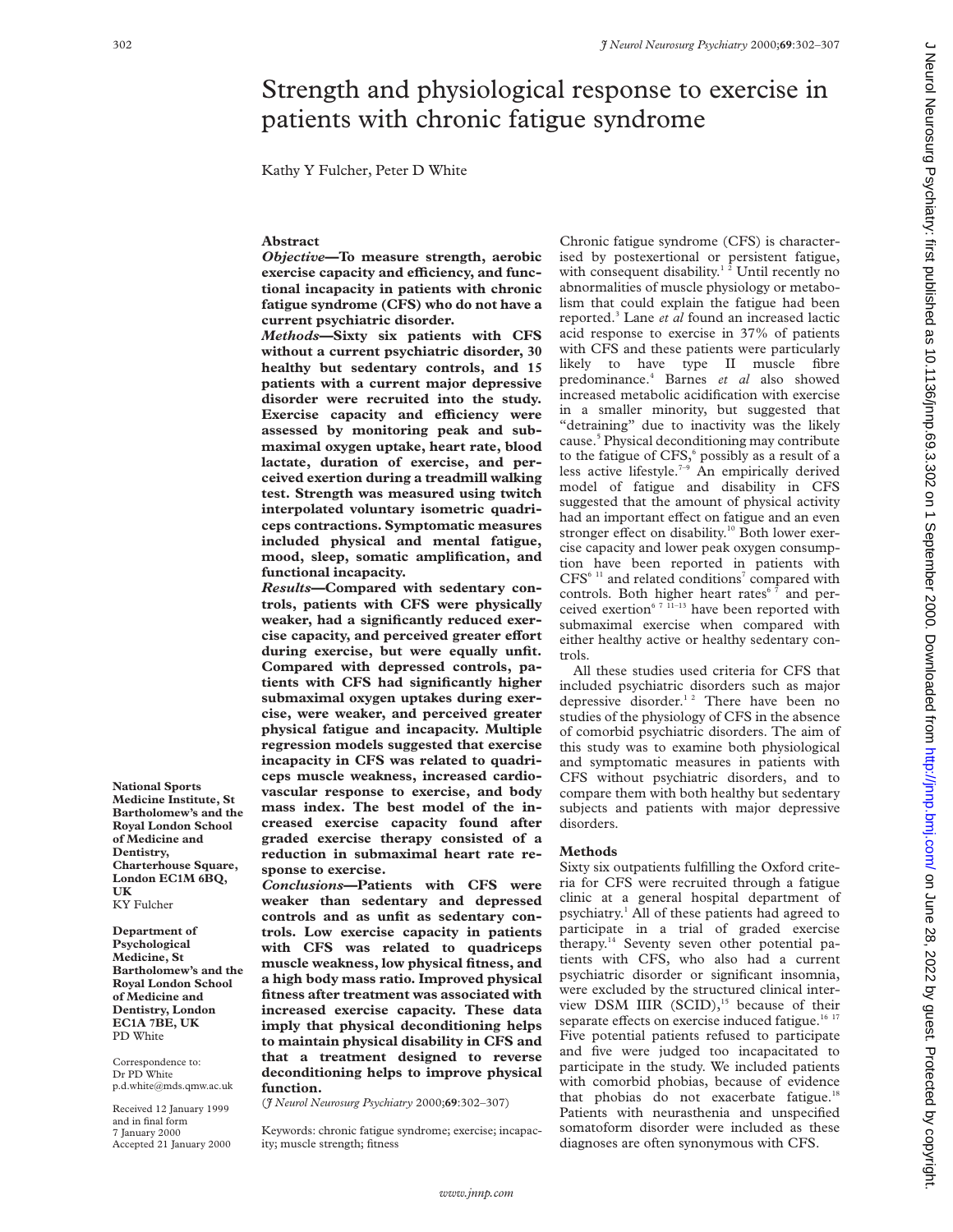Thirty healthy but sedentary controls were recruited through posters and personal referral from staff at St Bartholomew's hospital and its medical and dental school. All volunteers completed an activity questionnaire. This detailed the number of episodes of physical exercise in the previous 3 months and the number of times they took part in strenuous, moderate, or mild activity in the average week. We also assessed their attitude to activity—that is, whether they considered themselves adequately active or sedentary. Only those subjects who took part in no strenuous activity and exercised moderately less than once a week were accepted for entry into the study.

Fifteen patients with major depressive disorder (DSM-IIIR criteria)<sup>19</sup> were recruited from attendees at the department of psychological medicine.

Ethical approval was obtained from the district research ethics committee and all subjects gave valid and informed consent before entering the study.

#### SYMPTOMATIC ASSESSMENTS

All questionnaires were completed by subjects before the physiological assessments. Fatigue was measured with self rated visual analogue scales measuring physical, mental, and total fatigue,<sup>18</sup> and a self rated 14 item fatigue questionnaire.20 The hospital anxiety and depression scale was used to assess anxiety and depression.<sup>21</sup> The Pittsburgh sleep quality index measured quality and quantity of sleep.<sup>2</sup> The 36 item short form health survey self rated questionnaire measured general health, physical, mental and social capacity.<sup>23</sup> The five item Barsky self rated somatic amplification scale assessed the tendency to amplify specific body sensations.<sup>24</sup>

#### PHYSIOLOGICAL ASSESSMENT

Skinfold measurements were taken at four sites to give a total score in millimetres as an indication of body fat composition. Forced vital capacity (FVC) and forced expired volume in 1 second  $(FEV<sub>1</sub>)$  were measured with a Vitalograph spirometer. Normal ranges were taken from Vitalograph Ltd spirometric tables.<sup>25</sup> Maximum voluntary isometric contraction of the quadriceps muscle of the dominant leg was measured, with percutaneous twitch interpolation to ensure maximal activation and to override central inhibition.<sup>26</sup> Subjects were seated in a specially adapted rigid, straight backed chair, and asked to push against a strap placed around their ankle. The best of five repetitions was recorded and we noted whether it was with or without stimulation. All subjects were thor-

*Table 1 Characteristics of patients and controls*

| Variable              | CFS patients       | Depressed patients | Sedentary controls | ANOVA   |
|-----------------------|--------------------|--------------------|--------------------|---------|
|                       | $n = 66$           | $n=1.5$            | $n = 30$           | p Value |
| Age $(v)$             | 37.2 (10.7)        | 35.3(10)           | 36.8(11.1)         | 0.31    |
| Height (cm)           | $169.5(163 - 176)$ | $169(162 - 173)$   | 163 (159-168)      | 0.07    |
| Weight (kg)           | 67.2(13)           | 70.1(12.1)         | 67.9 (14.2)        | 0.27    |
| Body mass index       | $22.7(20.0-25.4)$  | $23.7(20.7-26.8)$  | $23.4(20.8-26.0)$  | 0.38    |
| Total skinfold (mm)   | $53(34 - 71)$      | $42(30-54)$        | $51(39-63)$        | 0.23    |
| Female:male ratio (%) | 49/17 (74)         | 10/5(66)           | 22/8(73)           | $0.09*$ |

Values are mean (SD)) or median (interquartile range).

 $\star_{\chi^2}$  analysis was used.

oughly familiarised with the treadmill before the walking test, carried out at a constant speed of 5 kph and a gradient increase of 2.5% every 2 minutes. Expired air was collected through a lightweight mouthpiece and analysed for oxygen, carbon dioxide, and minute ventilation. Heart rate was monitored using a three lead ECG. Ratings of perceived exertion (RPEs) were recorded with the Borg 15 point scale in the last 30 seconds of each treadmill stage.<sup>27</sup> The capillary blood lactate concentration was measured at a Borg RPE rating of 14 (between "somewhat hard" and "hard") and 3 minutes after completion of the test. The test was terminated at volitional fatigue whereby subjects were encouraged to continue to their maximum. Peak levels for all variables were recorded at this point. Age predicted maximum heart rates were calculated from the formula 210-(age×0.65).<sup>28</sup> Because patients with CFS were about to be entered into a therapeutic trial, it was not possible to assess them blindly, but care was taken to ensure that the same explanation and encouragement were given to all subjects.

### ANALYSIS

Analysis of variance (ANOVA) or a Kruskal-Wallis analysis were used to compare the means or medians between the three groups. When either test indicated a significant difference between the three groups, either Student's *t* tests or Mann-Whitney *U* tests were used to compare the means or medians between two groups of interest. We compared the submaximal responses to exercise between groups by comparing the area under the curve of between 6 and 12 minutes inclusively on the treadmill by Kruskal-Wallis one way ANOVA. We examined the possibly confounding effects of taking antidepressant medications in the CFS group. Forward stepwise multiple regression models were calculated on patients with CFS alone, to explore the relation between the dependent variable of exercise capacity and the independent variables of mood, sleep, body mass ratio, strength, and physiological responses to exercise.

## **Results**

There were no significant differences between the three groups in age, height, weight, sex, or body mass index (table 1). The median (range) duration of illness for the patients with CFS was  $2.7$   $(0.6-19.0)$  years which was significantly longer than the depressed patients (1.2 (0.25–12.0) years (p<0.05)). Thirty two (48%) of the patients with CFS were taking medication at the time of assessment; 20 patients were taking normal doses of antidepressants (having previously been treated for a depressive illness), 10 were taking antidepressants at low (hypnotic) doses, and two were on other medication. Thirteen (87%) patients in the depressed group were on normal doses of antidepressant medication, which was significantly more than the proportion of patients with CFS taking medication  $(\chi^2=8.4, df=2, p<0.05)$ .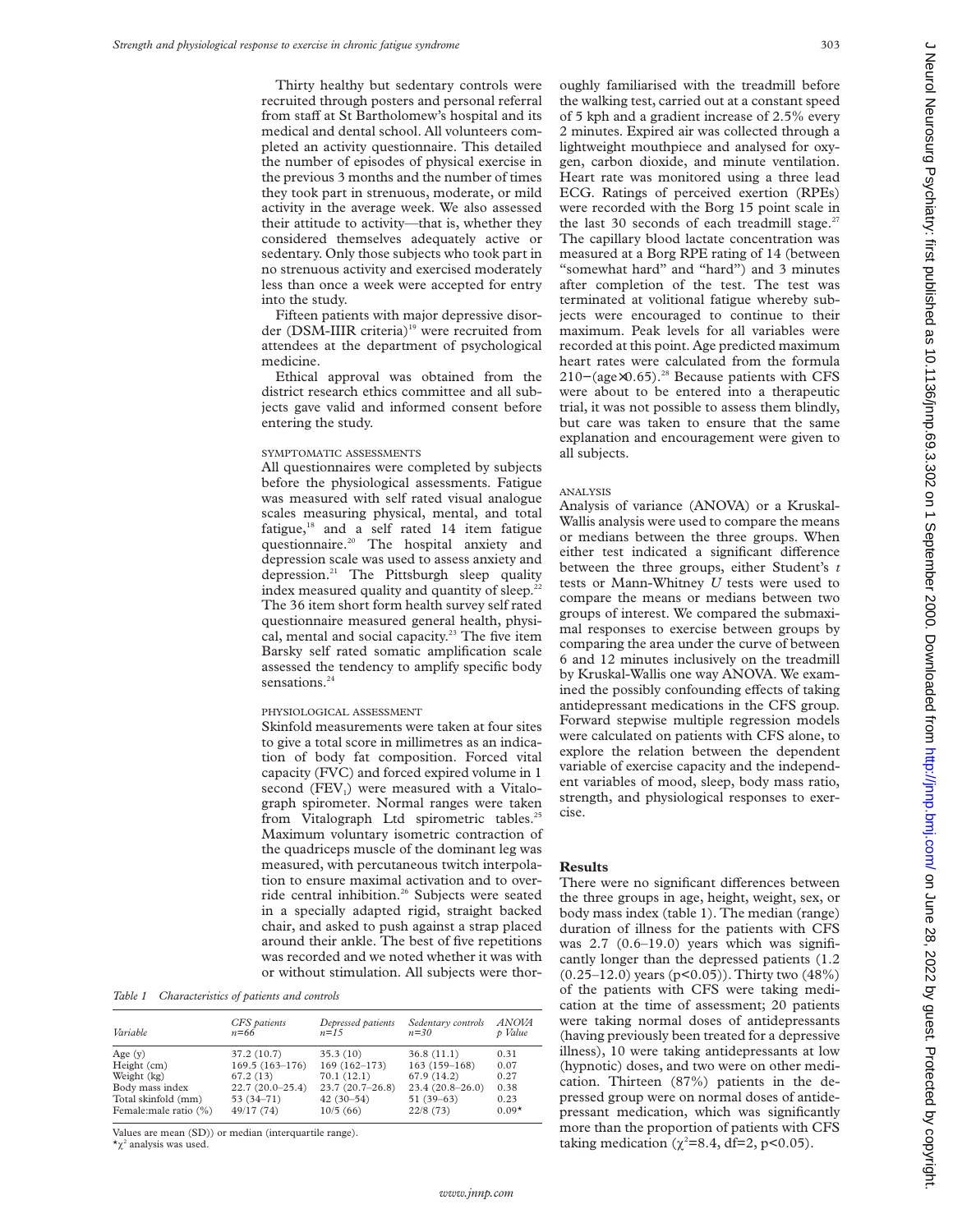| Table 2<br>Physiological measurements |  |
|---------------------------------------|--|
|---------------------------------------|--|

| Variable                                           | CFS patients<br>$n = 66$ | Depressed patients<br>$n = 1.5$ | Sedentary controls<br>$n=30$ | ANOVA p<br>Value |
|----------------------------------------------------|--------------------------|---------------------------------|------------------------------|------------------|
| Test duration (min)                                | $10(8-12)$               | $12(9-15)$                      | $13.5(11-16)$                | 0.001            |
| Peak oxygen uptake (ml/kg/min)                     | 30.6(8.2)                | 30.9(6.7)                       | 34.1(6.8)                    | 0.13             |
| Maximum ventilation (l/min)                        | $69.8(57-83)$            | $70.0(56 - 84)$                 | $82.4(66 - 87.5)$            | 0.09             |
| Maximum heart rate (beats/min)                     | 171 (18)                 | 172(18)                         | 182(14)                      | 0.01             |
| Recovery heart rate (beats/min)                    | 117(17)                  | 113(22)                         | 109(17)                      | 0.17             |
| Predicted maximum heart rate (%)                   | 91.6(8.8)                | 91.5(7.6)                       | 97.5(5.2)                    | 0.002            |
| Submaximal blood lactate (mmol/l)                  | $2.8(1.6-4.0)$           | $2.8(1.7-3.8)$                  | $3.5(2.2 - 4.8)$             | 0.005            |
| Post-test blood lactate (mmol/l)                   | 5.4(2.2)                 | 6.3(2.7)                        | 6.8(2.1)                     | 0.02             |
| Maximum voluntary quadriceps contraction (Newtons) | 310 (234–386)            | $401(315 - 487)$                | 442 (364–518)                | 0.0001           |
|                                                    |                          |                                 |                              |                  |

Values are mean (SD)) or median (interquartile range).

## PHYSIOLOGICAL MEASURES

Results of the physiological measures are shown in table 2. There were significant intergroup differences in test duration, maximum heart rate, percentage of age predicted maximum heart rate reached, peak blood lactate, blood lactate at RPE 14, and maximum quadriceps strength. Differences in peak oxygen uptake (VO 2) and maximum ventilation were not statistically significant. Resting lung function measures were all within normal ranges with no significant differences between groups (data not shown).

Compared with the healthy sedentary controls, the patients with CFS had a significantly lower aerobic capacity (peak  $VO<sub>2</sub>$ ) (p=0.05), maximum ventilation (p=0.05), and peak blood lactate (p<0.01). The CFS group terminated the test at a significantly lower maximum heart rate (p<0.01), representing 91.5% of their age predicted maximum, compared with 97.5% in the sedentary group. All these results were probably due to the significantly shorter time on the treadmill (p<0.001). The depressed subjects had a similarly low exercise capacity as the CFS group, but the difference between the depressed and sedentary groups in peak VO <sup>2</sup> did not reach significance. Similarly to the patients with CFS, the depressed group reached only 91.6% of their age predicted maximum heart rate, which was significantly lower than the sedentary group (p=0.05). Independently of test duration, the blood lactate at RPE 14 was significantly lower than in the sedentary group in both patients with CFS (p<0.005) and depressed patients  $(p<0.05)$ .

The patients with CFS were significantly weaker than the sedentary subjects (p<0.001), with a trend to being weaker than the depressed patients (p=0.06). Twitch interpolation was required to record the maximum strength in 23/66 (35%) of the CFS cases, 6/30 (20%) of the sedentary controls, and 2/15 (13 %) of the depressed controls  $(\chi^2=4.09, 2 \text{ df}, p=0.12)$ .

Oxygen uptake (VO 2), heart rate, and perceived exertion at all stages of the treadmill test are shown in figs 1–3, respectively. There were group effects for submaximal perceived exertion (RPE)  $(\chi^2=10.64, 2 \text{ df}, p<0.005)$ , VO<sub>2</sub>  $(\chi^2=8.21, 2 \text{ df}, \text{ p}<0.02)$ , and heart rate  $(\chi^2 = 5.52, 2 \text{ df}, p = 0.06)$ . Both the patients with CFS and the depressed patients had higher submaximal perceived exertion scores (RPE) than the sedentary controls (Mann-Whitney test *U*=178.5, p=0.004, and *U*=49, p=0.01, respectively, fig 1). Both the patients with CFS



*Figure 1 Submaximal perceived exertion rating during the treadmill walking test. Values are mean (SD).*





and sedentary subjects had higher submaximal VO <sup>2</sup> than the depressed patients ( *U*=56.5, p=0.009 and *U*=49, p=0.02, respectively, fig 2). The sedentary controls had higher submaximal heart rates than the depressed group  $(U=72, p=0.05)$ , but the difference between the CFS and depressed groups did not reach significance  $(p=0.16, \text{fig } 3)$ .

# SYMPTOMATIC MEASURES

Total, physical, and mental fatigue were significantly greater in the depressed patients and patients with CFS, compared with the sedentary controls (table 3). Similarly, the depressed patients had significantly higher HAD depression and anxiety scores than the other two groups. Although there were no significant differences in either total or mental fatigue between the CFS and depressed groups, the patients with CFS were significantly more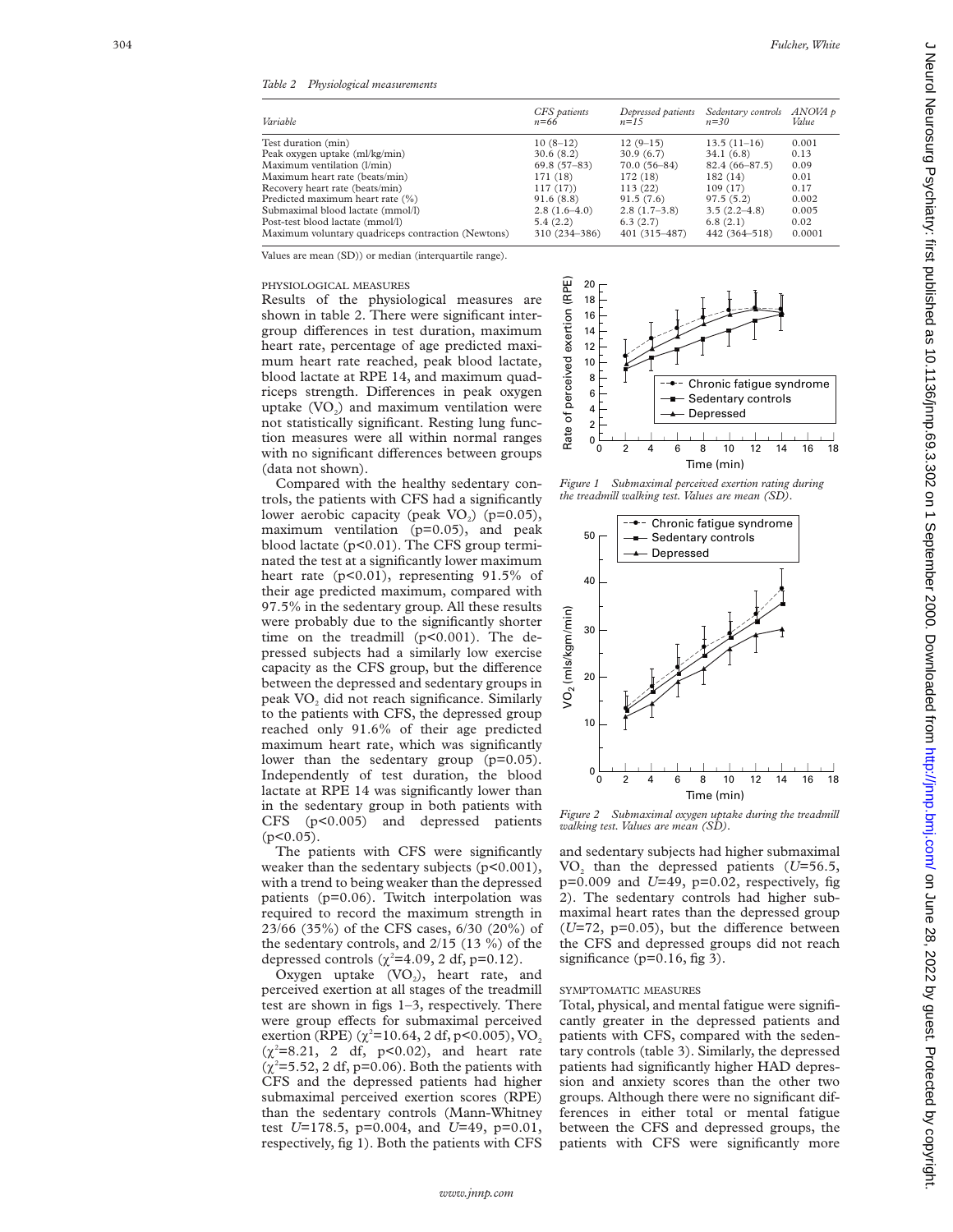

*Figure 3 Submaximal exercise heart rate during the treadmill walking test. Values are mean (SD).*

physically fatigued than the depressed patients  $(p<0.001)$ , but this difference was equally composed of both postexertional and persistent physical fatigue. The mean (95% CI) differences between the CFS and depressed groups were 12 (3–21) mm for postexertional physical fatigue and 15 (6–23) mm for persistent physical fatigue. The CFS group had a significantly higher somatic amplification score than the sedentary group  $(p<0.008)$ , but only a non-significant trend for higher scores than the depressed group  $(p=0.11)$ . The difference between the CFS and sedentary groups was mainly composed of sensitivity to noise and general awareness of body sensations, with no difference found in sensitivity to pain. The difference between the CFS and depressed groups was mostly composed of the depressed subjects being less aware of pain and hunger.

The two patient groups were significantly more incapacitated than the sedentary controls on all SF-36 measures (p<0.001), except that the patients with CFS were not significantly different in emotional or mental function. The unexpected results from the SF-36 were the significantly lower scores of physical functioning and role in patients with CFS, when com-

*Table 3 Symptomatic measurements*

| Variable                    | CFS patients<br>$n = 66$ | Depressed<br>patients $n=15$ | Sedentary<br>controls $n=30$ | ANOVA p<br>Value |
|-----------------------------|--------------------------|------------------------------|------------------------------|------------------|
| HAD anxiety score           | $5(2-8)$                 | $10(7-13)$                   | $7(4-10)$                    | 0.0005           |
| HAD depression score        | $5(2.5-7.5)$             | $11(9-13)$                   | $5.5(1.5-9.5)$               | < 0.0001         |
| Somatic amplification score | $10(7-13)$               | $7(4.5-9.5)$                 | $5.5(2-9)$                   | 0.03             |
| PSOI sleep score            | $6(4.5-7.5)$             | $9(5-13)$                    | $5(2-8)$                     | 0.08             |
| Total fatigue               | 318 (47)                 | 296 (67)                     | 213(52)                      | < 0.0001         |
| Mental fatigue              | $155(132 - 178)$         | $150(120-181)$               | $106(89-123)$                | < 0.0001         |
| Physical fatigue            | 175 (159-192)            | $138(107-169)$               | $101(90-122)$                | < 0.0001         |
| Chalder fatigue             | $30(25.5-34.5)$          | $27(20-34)$                  | $14(9.5-18.5)$               | < 0.0001         |
| SF-36 physical function     | $45(35-55)$              | $85(70-100)$                 | $93(73 - 100)$               | < 0.0001         |
| SF-36 role physical         | $0(0-25)$                | $50(0-100)$                  | $100(75-100)$                | < 0.0001         |
| SF-36 bodily pain           | $62(41-83)$              | $44(31-52)$                  | 84 (74–94)                   | < 0.0001         |
| SF-36 general health        | $37(25 - 50)$            | $45(23-68)$                  | $67(55-79)$                  | < 0.0001         |
| SF-36 vitality              | $25(15-35)$              | $20(5-35)$                   | $60(46-64)$                  | < 0.0001         |
| SF-36 social function       | $38(13-63)$              | $50(31-69)$                  | $100(84-100)$                | < 0.0001         |
| SF-36 role emotional        | $67(34-100)$             | $0(0-33)$                    | $100(83-100)$                | < 0.0001         |
| SF-36 mental health         | $64(53 - 75)$            | $36(22 - 50)$                | $74(61-88)$                  | < 0.0001         |
|                             |                          |                              |                              |                  |

Values are mean (SD) or median (interquartile range).

Normal or usual scores are 14 for Chalder questionnaire, 200 for total fatigue, and 100 for physical and mental fatigue scores (visual analogue scales). 100 is the maximum (full capacity) SF-36 score for subscales. A score< 8 on hospital anxiety and depression (HAD) scale is considered non-pathological. A Pittsburgh sleep quality index (PSQI) score<6 is considered nonpathological.

pared with those patients with depression (p<0.001 for both variables), but there were no significant differences between these two groups in vitality, bodily pain, general health, and social functioning. The depressed subjects were significantly more incapacitated in emotional and mental functioning than the patients with CFS (p<0.001). The belief that a virus was the cause of a patient's illness had no significant effect on severity of fatigue or perceived functional incapacity.

## CONFOUNDING EFFECTS OF ANTIDEPRESSANTS

Taking antidepressants had no significant effects on illness duration, fatigue, mood, sleep quality, or physical function scores (data not shown). Those taking antidepressants had a higher median (interquartile range) body mass ratio (25.0 (21.4–27.6) versus 22.0 (20.0– 25.2) (p=0.03) and a shorter median (interquartile range) time on the treadmill (8.6  $(6-11)$  versus 11.0  $(8-12)$  minutes)  $(p=0.02)$ . They also had a significantly lower mean (SD) peak VO<sub>2</sub> (27.9 (9.0) versus 32.8 (7.0) ml/kg/min) (p=0.02). There were no significant differences in maximum heart rate or quadriceps strength (data not shown). Similarly, there were no significant differences in submaximal measures of heart rate,  $VO<sub>2</sub>$ , or RPE (data not shown).

## REGRESSION MODELS

We obtained satisfactory models (reasonable variance explained and normally distributed residuals) for exercise tolerance (time spent on the treadmill) both before and after treatment with graded exercise therapy.<sup>14</sup> We also successfully modelled the increased exercise tolerance which occurred after treatment.

The final model for exercise tolerance (time spent on the treadmill; logged (base 10) to normalise the distribution) was composed of quadriceps strength  $(\beta=0.518, t=5.42,$ p<0.001), body mass index (â=−0.405, *t*=−4.32, p<0.001), and heart rate at 6 minutes on the treadmill (â=−0.280, *t*=−2.95, p=0.004). This model accounted for 53% of the variance in exercise tolerance. We further tested this model twice: at supervised treatment cessation (3 months after starting treatment) and after a further 3 months, by entering only these three variables, and the model was confirmed. At treatment cessation, the final model for exercise capacity (explaining 49% of the variance) was heart rate at 4 minutes on the treadmill ( $\beta = -0.478$ ,  $t = -4.66$ , p<0.001),<br>quadriceps strength ( $\beta = 0.308$ ,  $t = 2.97$ , quadriceps strength ( $\beta$ =0.308, *t*=2.97, p=0.004), and then body mass index (â=−0.305, *t*=−2.95, p=0.005). At 3 months follow up after treatment cessation, the final model (with 63% of the variance explained) was heart rate at 4 minutes on the treadmill (â=−0.428, *t*=−4.21, p<0.001), quadriceps strength ( $\beta$ =0.436, t=4.44, p<0.001), and then body mass index (â=−0.343, *t*=−3.43, p=0.001).

The final model (30% of the variance explained) for increased exercise tolerance after treatment (the difference in times spent on the treadmill between baseline testing and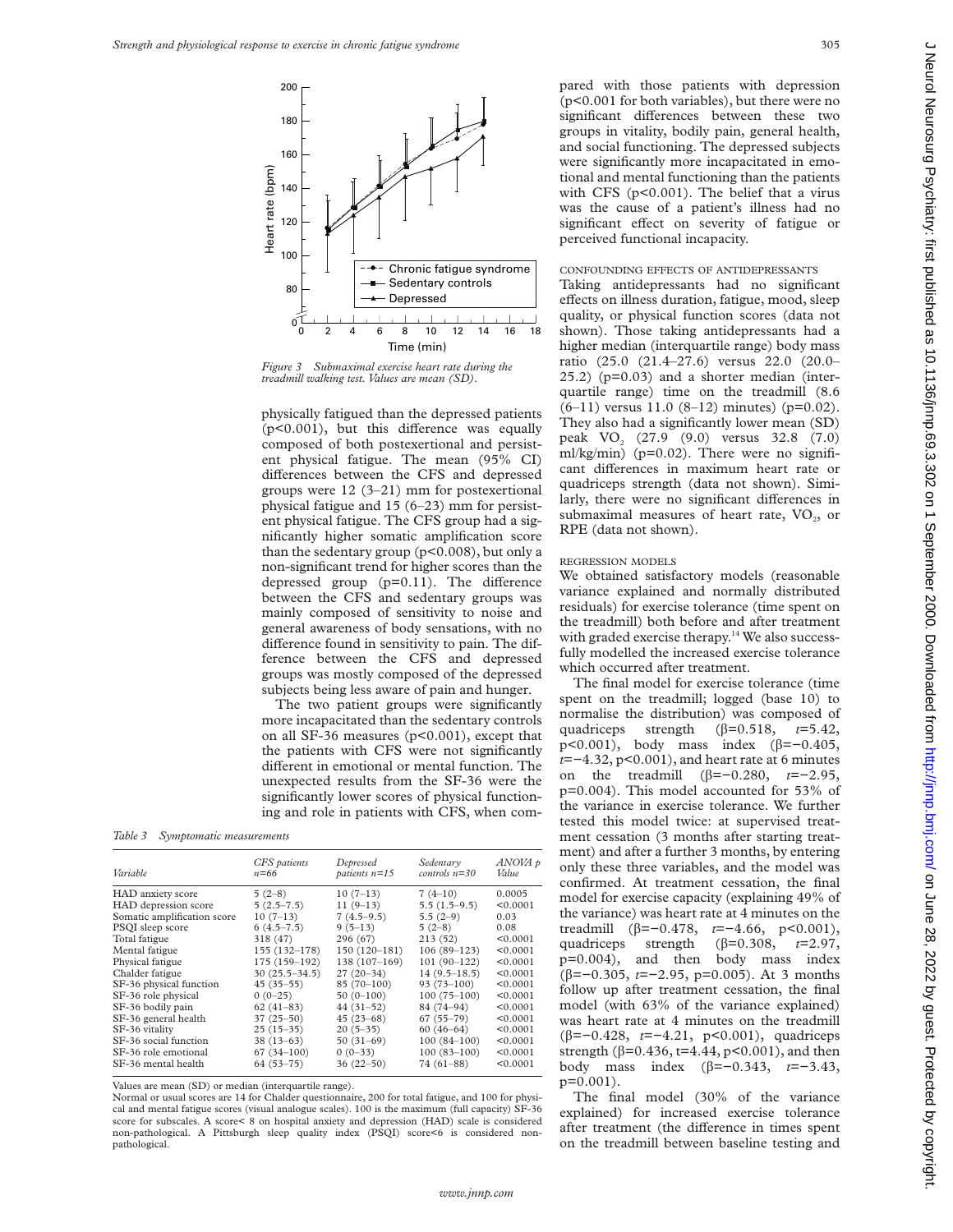after treatment) consisted solely of reduction in heart rate at 6 minutes on the treadmill (â=0.543, *t*=4.66, p<0.001).

# **Discussion**

There were no significant differences in potentially confounding variables between the three groups, apart from the proportions taking antidepressants. Taking antidepressants had no significant influence on any symptomatic measure and no significant influence on strength or submaximal exercise physiology. Because antidepressants can increase the resting heart rate, $29$  and the greatest proportion of patients taking antidepressants were those in the group with depression, the effect of antidepressants might have been to reduce the difference we found in submaximal heart rates. Along with a type 2 error, this might explain why there was only a trend of a difference between the depressed and CFS groups in submaximal heart rates. The trend towards less height in the sedentary controls would have diminished the difference in quadriceps strength that we found.

The symptomatic data showed expected differences between the two patient groups and the healthy controls in fatigue and physical incapacity. Compared with each other, the two patient groups had similar total and mental fatigue scores, but the patients with CFS reported more physical fatigue. The CFS group was also more sensitive to noise and bodily sensations apart from pain. Compared with the other two groups the depressed patients were more depressed, anxious, mentally and emotionally incapacitated, and had worse sleep. Scores on the SF-36 provide further evidence that the pattern of impaired function is different in CFS compared with depressive illness.<sup>30 31</sup> As in previous studies, patients with CFS perceived greater difficulties in physical function than depressed patients, who perceived greater difficulties in mental and emotional functioning.

Exercise intolerance was demonstrated by a shorter treadmill time, lower aerobic capacity, lower maximum heart rate, and lower post-test blood lactate in both patients with CFS and depressed patients compared with healthy sedentary controls. This was not caused by respiratory dysfunction as there were no differences in resting lung function. Previous studies have also found similarly low peak heart rates during exercise tests with patients with CFS.12 32 Riley *et al* also found reduced exercise capacity in patients with CFS, measured as a lower peak VO <sup>2</sup> and shorter test duration on a Bruce treadmill test, compared with both healthy controls and patients with irritable bowel syndrome. 6

To our surprise, the patients with CFS were physically weaker than both the depressed patients and sedentary subjects. No other study has found patients with CFS to be weaker than controls,  $9^{33}$  34 although reduced quadriceps muscle strength has been reported in the related condition of fibromyalgia.<sup>35</sup> Could this finding be artefactual due to our methods? By bypassing any CNS inhibition, the twitch

interpolation technique allows a reasonable estimate of a maximal contraction.<sup>36</sup> There was no significant difference in the proportion of subjects who needed a twitch to achieve their maximum contraction. We did not expect to find this difference so the lack of investigator blindness is unlikely to have influenced this finding. We studied a large muscle group in a large number of subjects and had to exclude the five most incapacitated subjects that we screened. We suspect that this finding of muscle weakness was related to the fact we excluded patients with CFS who also had psychiatric disorders, whereas the previous studies did not. The finding that patients with CFS were weaker (at the 6% level of probability) than depressed patients reinforces this view. Because quadriceps muscle weakness was associated with exercise capacity and was substantially reversed after graded exercise treatment,<sup>14</sup> we think that this may be a reliable finding.

The submaximal exercise data in figs 2 and 3 show that both the patients with CFS and sedentary subjects were less physically conditioned that the depressed patients, again supporting the detrimental effect of inactivity, and reinforcing the positive influence of graded exercise therapy which helped to reverse this physical deconditioning.14 De Lorenzo *et al* suggested that this deconditioning of patients with CFS may be related to reduced left ventricular mass, which would explain the relative exercise induced tachycardia and extra oxygen required with exercise.<sup>37</sup>

Perceived exertion (RPE) was considerably higher in both patient groups compared with sedentary controls at submaximal stages, despite the fact that the lower oxygen consumption indicates that the exercise was less physically demanding in the depressed group. During exercise RPE is reduced after a regular training programme in both sedentary subjects<sup>38</sup> and patients with  $CFS$ ,<sup>14</sup> suggesting that relative inactivity or physical deconditioning increases the perception of effort during exercise. Higher perceived exertion scores in patients with CFS compared with controls have been found by others,  $67 \frac{11-13}{1}$  giving some credence to the hypothesis that submaximal perceived exertion is related to a central process involving a reduced threshold for afferent body sensations.<sup>33</sup> This hypothesis is also supported by the differences in somatic amplification scores, whereby the patients with CFS showed a greater sensitivity to body sensations than the sedentary group.

The regression models of exercise tolerance (time spent on the treadmill) showed a close association with RPE, but we excluded this in our final models as, like others, we found that exercise intolerance was at least partially dependent on RPE.<sup>11</sup> The final regression models for exercise tolerance were successfully replicated at two post-treatment times, suggesting that some reliance can be placed on the finding that quadriceps weakness and physical deconditioning were important determinants of exercise intolerance. Patients with CFS can be relatively inactive, spending more time